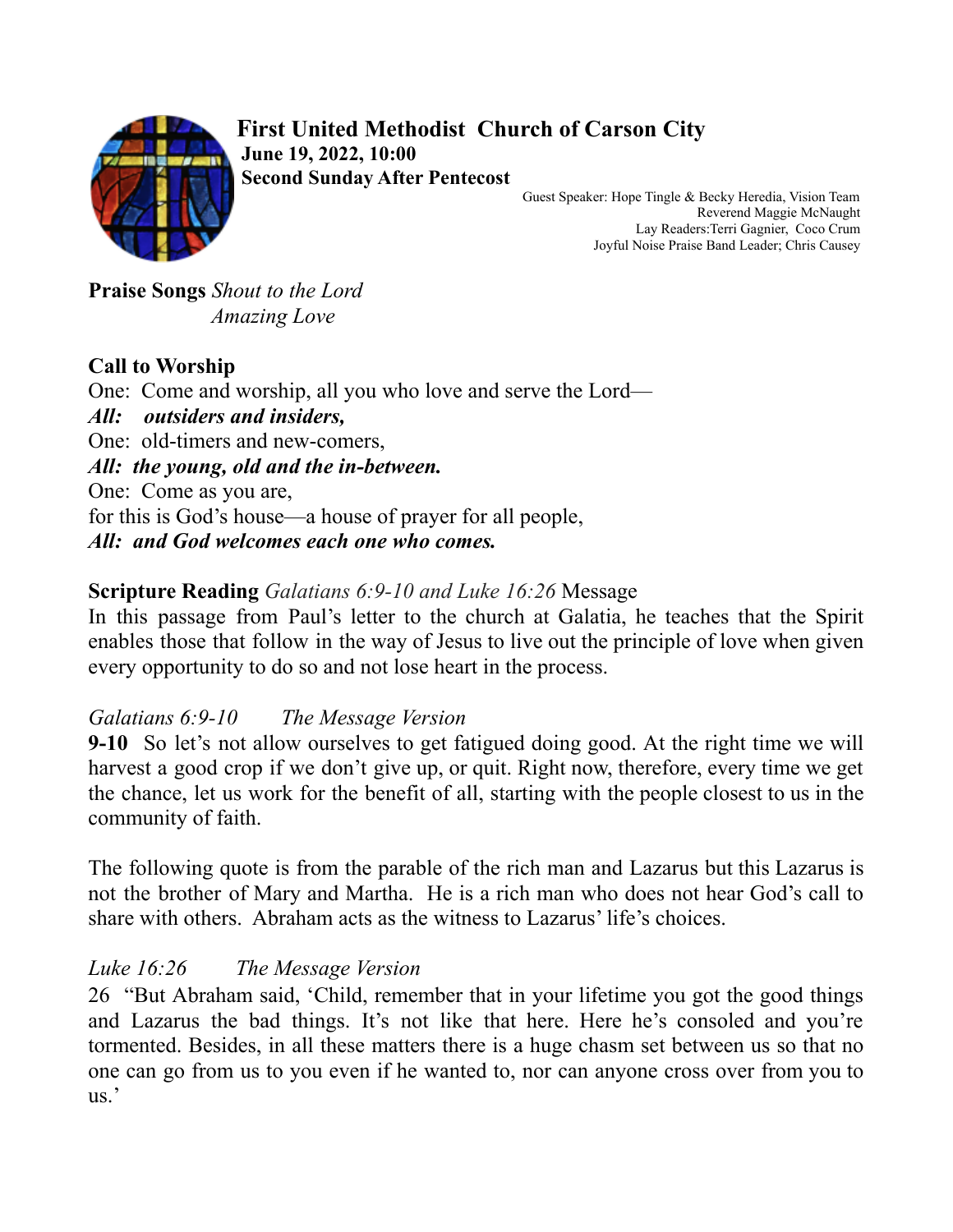#### **Witness to the Word** *Building Bridges* Becky Heredia & Hope Tingle, Vision Team

## **Praises and Prayers Pastoral Prayer/Lord's Prayer**

God of all new things, God of Summer, and fragrant flowers, and unexpected surprises. God of hope and new life, Bless us, we pray, this day.

Creator God from whom all life springs forth We give You thanks Come, one and all, Celebrate and rejoice!

Celebrate and rejoice - The old has passed away Everything has become new!

God of all things passing away, God of old and yesterday, the One who is with us in our despair and fear. God who sighs and weeps, with us, God who wipes away our tears.

Loving God, we offer up these prayers of concern this day for those struggling to rebuild lives from natural disasters, and for those recovering from human disasters from failed economies from mass shootings from war also for those struggling with illness and loss of hope.

Hear us when we pray. Incline your ear to our words,

silent shouting cries, mournful whispers, stunned wordlessness.

Be gentle with our suffering with our sorrows and losses. and especially when our hard hearts close us off to you. Be gentle. Be gentle. O God, be God!

Anoint us with your touch so that the softness of your love can break into our hardness and open us anew.

Anoint us, Holy One and fill us with you loving touch. Fill us that we can touch in your love and fill others. Fill us gently. Fill us.

Living God, father, son, mother, daughter Family, friend, one, all With, through, and by Your love becomes Reconciled.

Celebrate and rejoice - The old has passed away In you, in your resurrection, In your life and love, Everything becomes new!

We ask these things through the grace of Jesus Christ who taught us to pray saying....